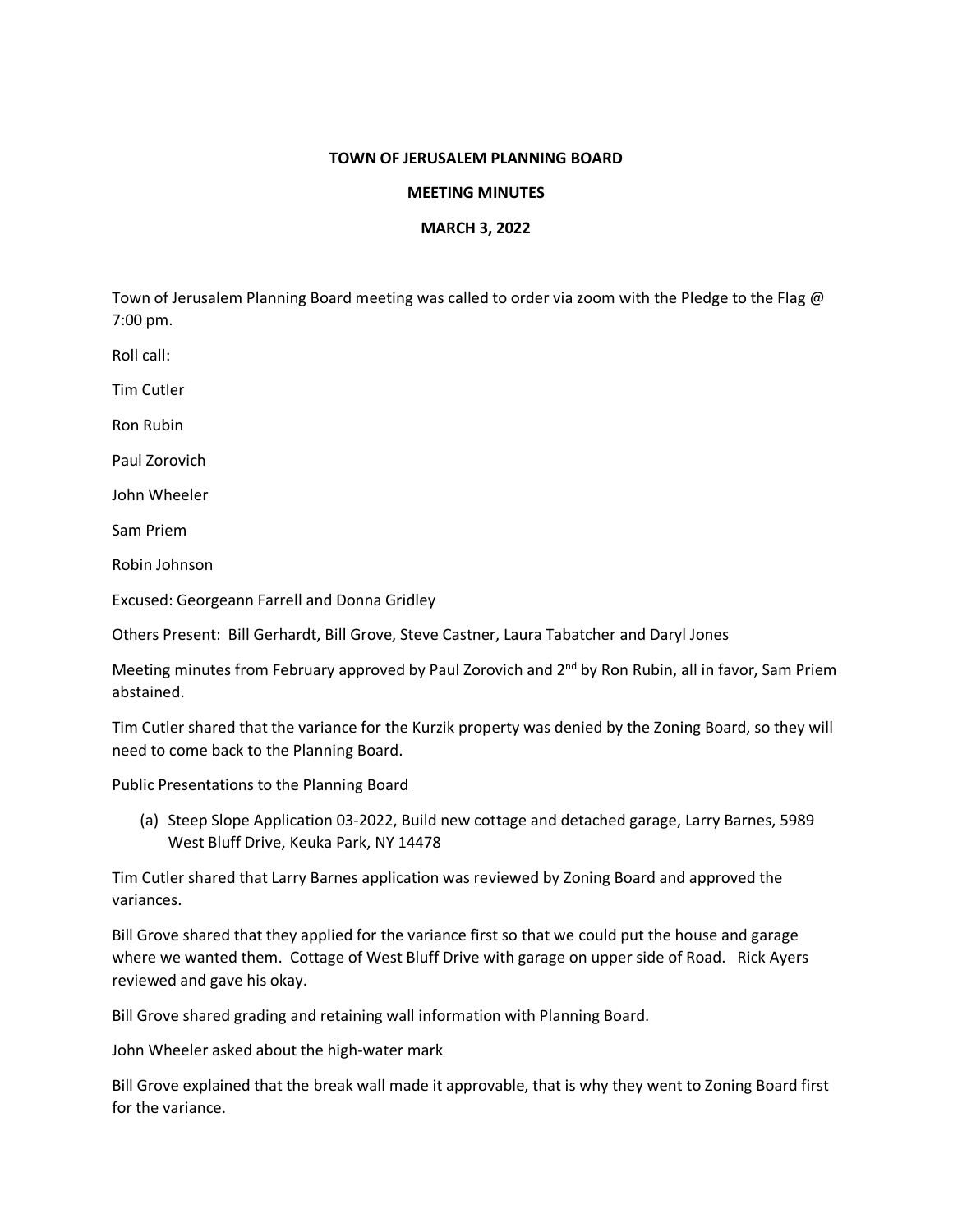Bill Grove explained garage dimensions, existing driveway and culverts.

Ron Rubin asked about the update on Septic System

Bill Grove shared that it has not been submitted yet but does not anticipate any problems.

Tim Cutler asked about specifications on culvert

Bill Grove shared it is a 15-inch culver with trench drain

Sam Priem shared thoughts on trench drains and maintenance

Bill Gerhardt discussed trench drains and shared that some people are not good with regards to maintenance of trench drains, discussed option of cross slope on the north side of the property. Will discuss this with Tony Hurd at the pre-construction meeting and will do what works best.

Ron Rubin shared that Tony Hurd had stated that construction should not begin prior to April 30<sup>th</sup> due to frost.

SEQR Part I

Tim Cutler reviewed with Planning Board

SEQR Part II

Tim Cutler reviewed line by line with Planning Board

Motion for a Negative Declaration was made by Paul Zorovich and  $2<sup>nd</sup>$  by John Wheeler, all in favor, approved.

Tim Cutler went over and reviewed all conditions with Planning Board

Approval of the Site Plan with conditions was made by Ron Rubin and  $2<sup>nd</sup>$  by Sam Priem, all in favor, approved.

Tim Cutler introduced Sam Priem as he was recently appointed by the Town Board to replace Donna Gridley's spot on the Planning Board.

Tim Cutler shared that the April meeting will be in person @ the Town offices.

## Updates by the Town

Steve Castner shared that the board needs a letter from the Highway Superintendent when involving highway right of ways.

Daryl Jones shared that if the board does not have comments from Tony Hurd, Highway Superintendent the applications should be tabled.

John Wheeler asked who puts the applications on the calendar

Tim Cutler explained the process

Bill Gerhard shared the two-week time frame and how the application process and packets work.